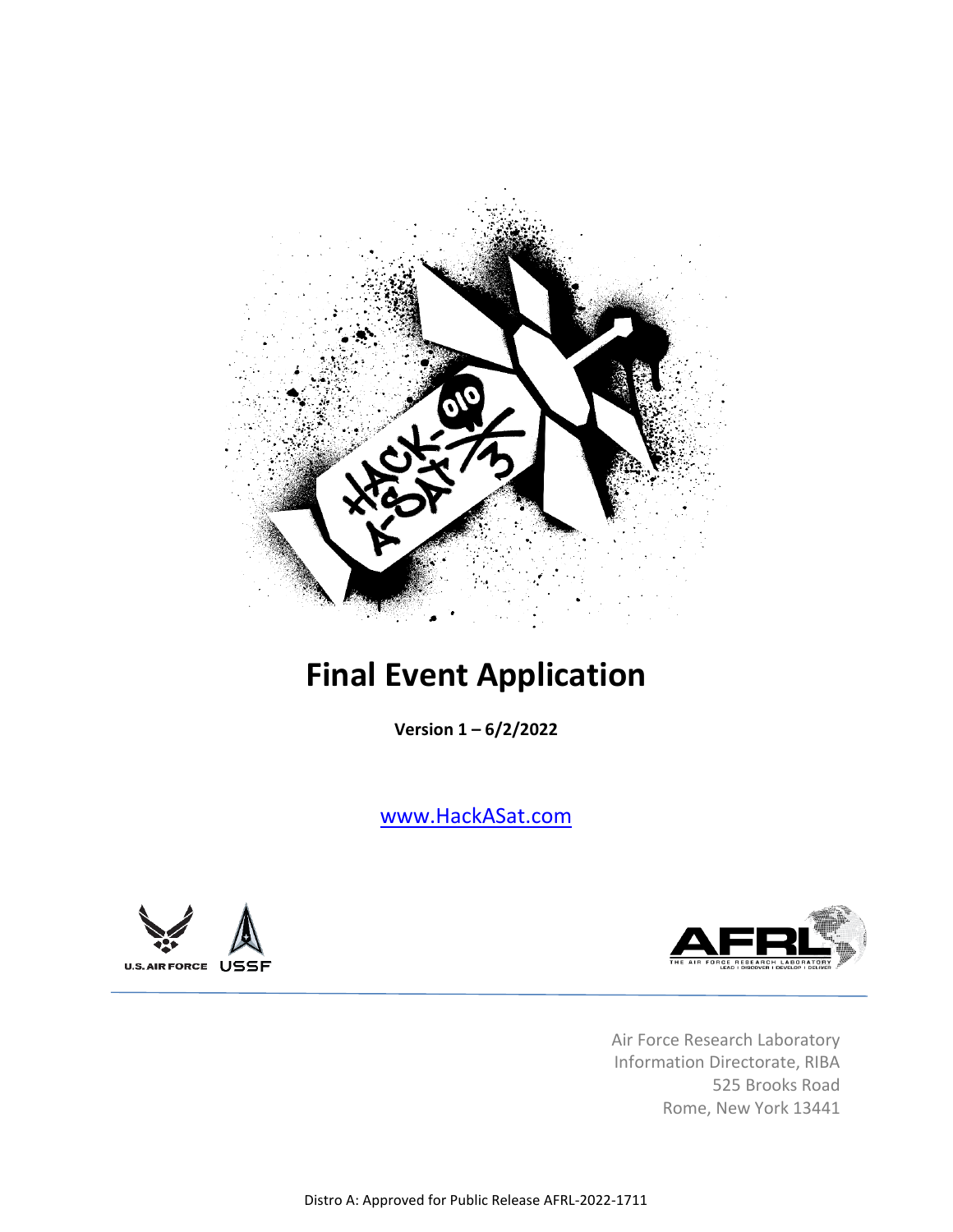# **Hack-A-Sat 3 Final Event Application**

# Table of Contents

| Appendix C: Parent or Legal Guardian Consent Form and Liability Waiver  16 |  |
|----------------------------------------------------------------------------|--|
|                                                                            |  |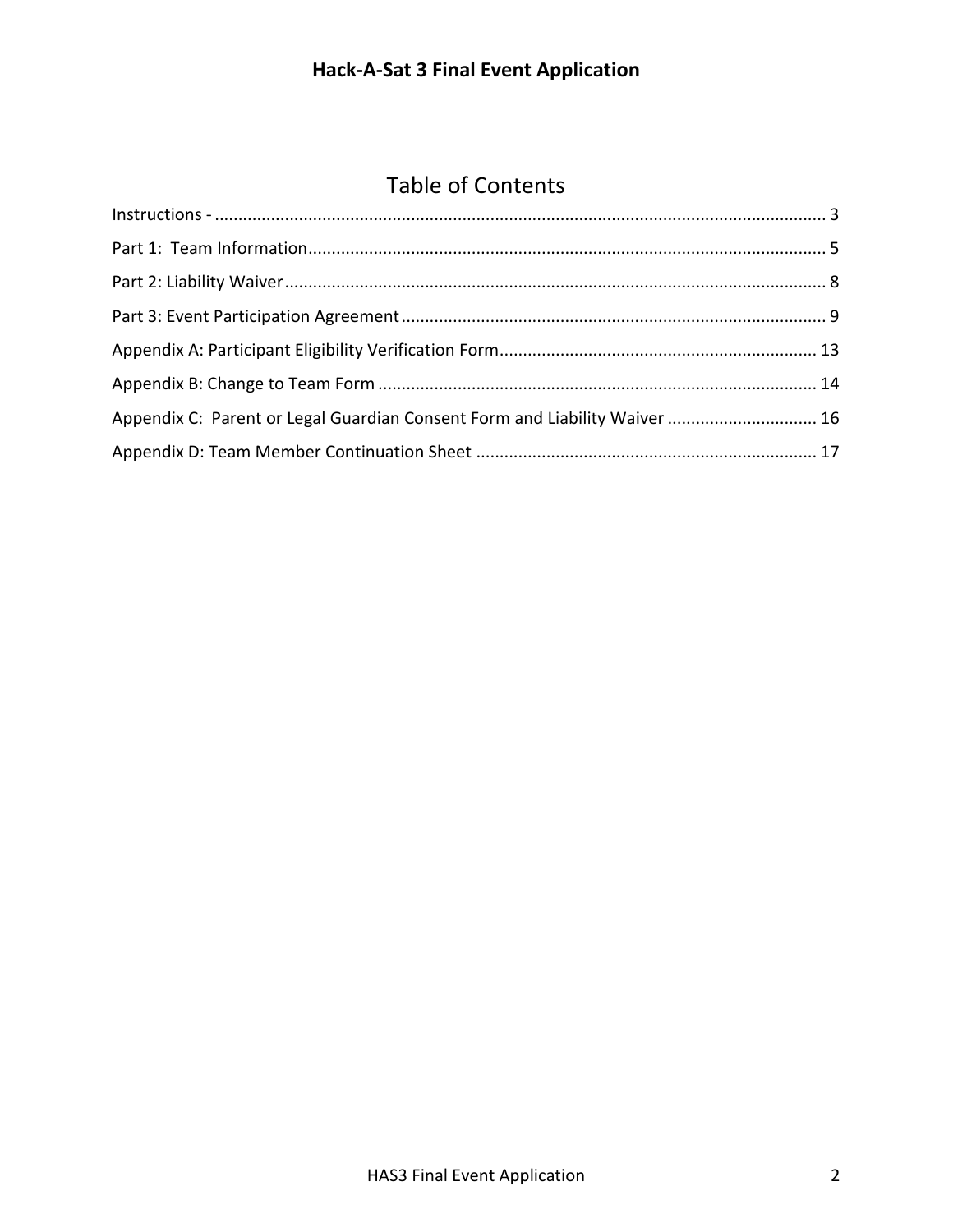# **Hack-A-Sat 3 Final Event Application**

## **Instructions -**

# <span id="page-2-0"></span>**Submission of this application is not required to compete in the HAS3 Qualification Event.**

Each of the eight Hack-A-Sat 3 (HAS3) Finalist and two Alternate teams (hereafter "entrant") must complete this Final Event Application and submit it via email t[o Shout@HackASat.com,](mailto:Shout@HackASat.com) no later than **8:00 pm (EDT), June 12, 2022** to receive their \$10K Qualification Prize and to be eligible to participate in the Final Event.

- Application Parts 1, 2, 3 shall be submitted via email to [shout@hackasat.com](mailto:shout@hackasat.com)
- Appendix A shall be submitted either as a password protected PDF to [shout@hackasat.com](mailto:shout@hackasat.com) with password provided over slack, or via regular mail
- Appendix B, C and D are optional, and can be submitted up until the final event

Should an entrant otherwise qualify for the Final Event but not complete this Application on time, that entrant will be disqualified and not eligible for further participation.

# **Guidelines**:

Only one application per **entrant** should be submitted.

An entrant may be an individual competing alone or a team representing an academic institution, business, or group of individuals. **Each entrant must include at least one U.S. citizen or permanent resident.**

For each entrant, a single individual must be identified as the **Entrant Official**. The Entrant Official must be a U.S. citizen or a permanent resident, must speak English and will serve as the official **administrative** point of contact for communications with the HAS organizers.

For each team, a single individual must be identified as the **Team Leader**. The Team Leader must speak English and will serve as the official **technical** point of contact for communications with the HAS organizers.

### **The Entrant Official and the Team Leader may be the same individual.**

### **Eligibility**

The HAS3 Final Event is open to all individuals, nationalities, ages, academic institutions, and business entities, **subject to the caveats outlined in the HAS3 Rules**, which are available at [www.HackASat.com.](http://www.hackasat.com/)

Each Winner of monetary awards will be required to sign and return the Participant Eligibility Verification Form (Appendix A) with their Final Event Application, in order to claim a prize.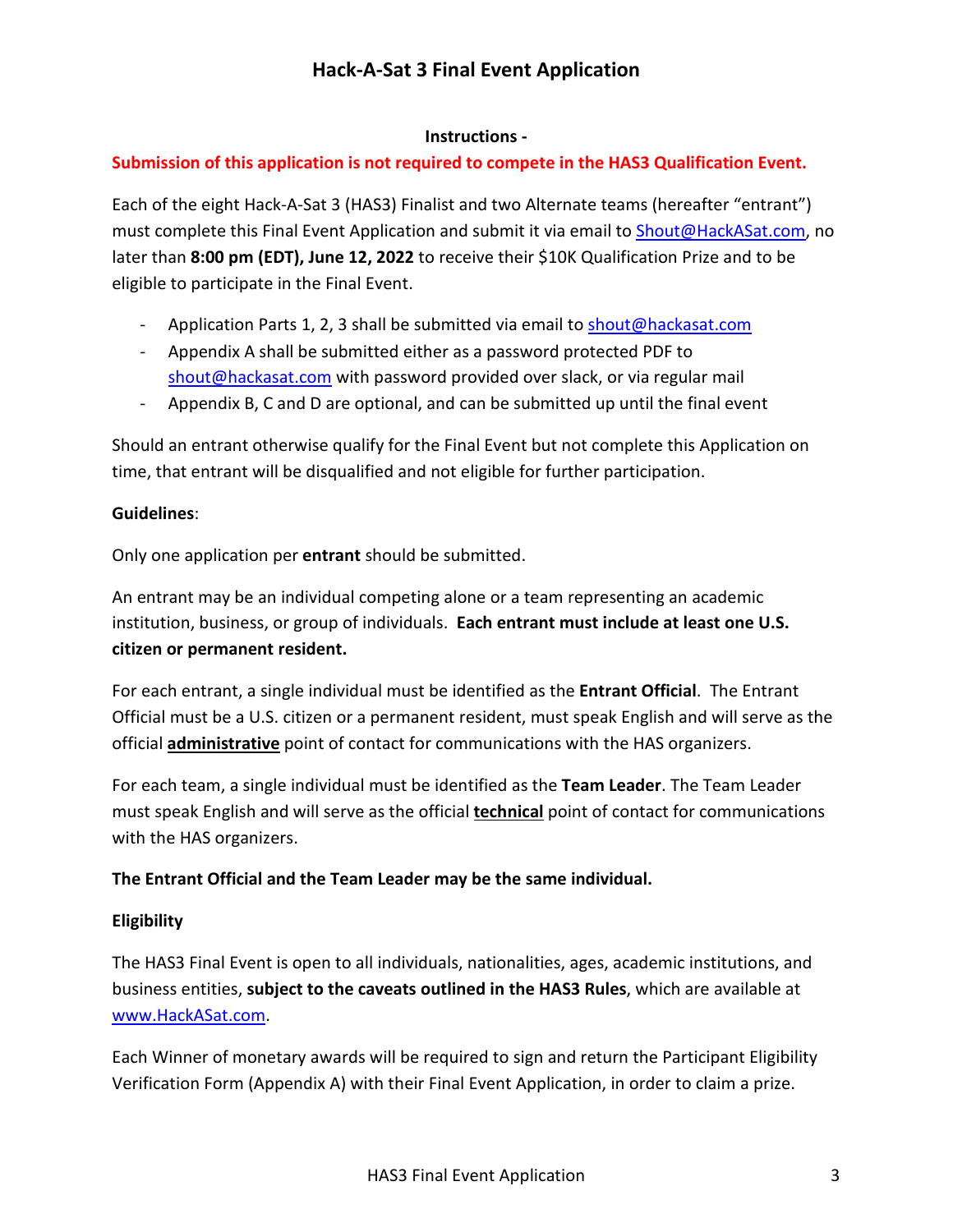# **Hack-A-Sat 3 Final Event Application**

## **Prize Payments:**

The United States Air Force will be using a third-party organization, Griffiss Institute, to distribute cash prizes to winning teams. Prizes awarded under HAS3 will be paid in United States Dollars by electronic funds transfer to the bank account specified by the winning teams' entrant official (referred to as "participant" in this section). If the winning team has multiple members, it is the responsibility of the participant to determine the subsequent division of any prize money.

Upon receipt and verification of participant eligibility from Appendix A, payment information forms required will be emailed to the team. Participant bank account information and tax information must be provided to the third-party organization using the third-party's portal. For Domestic payment, the participant must provide a bank letter or cancelled check and W-9 Request for Taxpayer Identification Number and Certification form. For International payment, the participant must provide a bank letter with international wire information and a W-8BEN Certificate of Foreign Status of Beneficial Owner for United States Tax Withholding and Reporting (Individuals) form.

# **Team Changes:**

If at any time, the Entrant Official or Team Leader changes, a Change to Team Form, at Appendix B, must be submitted to the HAS3 organizers for approval. Only the Entrant Official is authorized to change the Entrant Official or Team Leader. In the case of an Entity, if it's Entrant Official changes, the new Entrant Official must be a current employee of the Entity. Any change must be approved and recognized by the HAS3 organizers in writing prior to taking effect.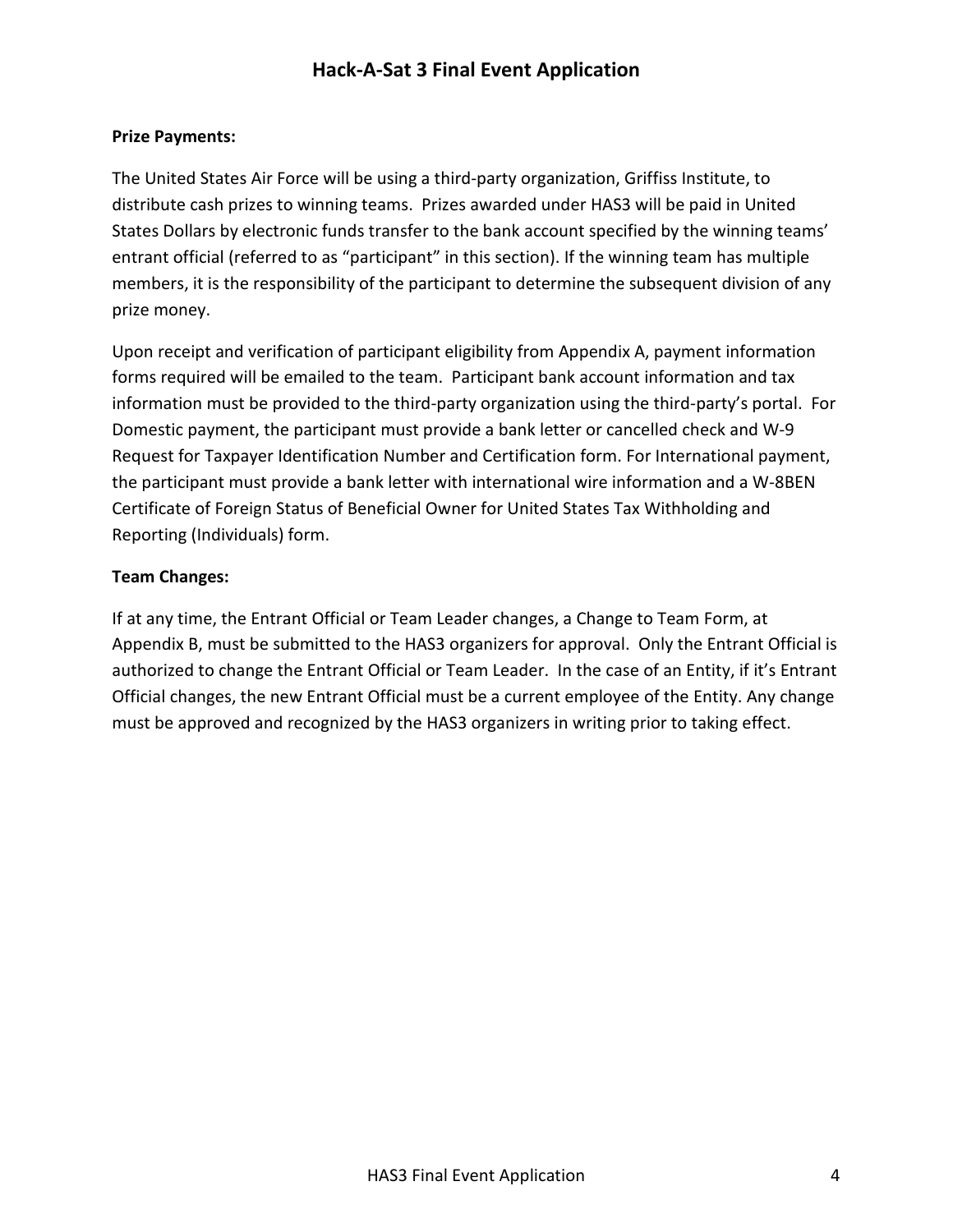#### **Part 1: Team Information**

# <span id="page-4-0"></span>**1. Check one of the following for Entrant type:**

Team of Individuals  $\Omega$  Entity  $\Omega$ 

#### **2. Qualification Event Registration Information:**

Username:

Email Address:

Qualification Event Confirmation Number:

#### **3. Team Information:**

Team Name:

Team Sponsor (if applicable):

Official Affiliation (if applicable):

Social Media Links/Handles/Hashtags:

#### **4. Entrant Official Contact Information**

Entrant Official Name:

Entrant Official Street Address:

City, State, Postal Code:

Country

Phone Number:

Cell Phone Number:

Email Address**:**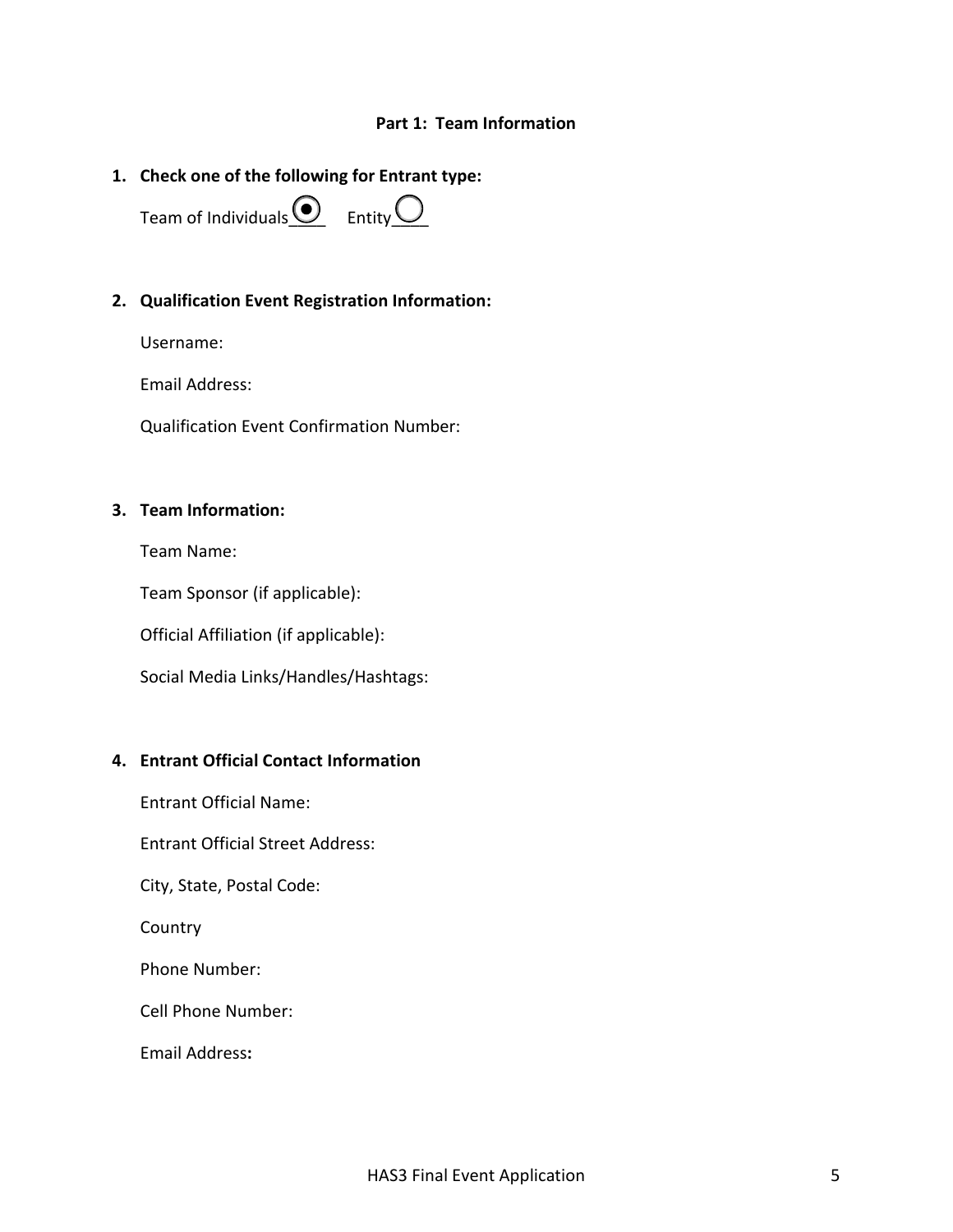#### 5. Team Leader Information:

- Team Leader Name:
- Team Leader Street Address:
- City, State, Postal Code:

Country:

Phone Number:

Cell Phone Number:

Email Address:

6. Team Members: Please list the full name of each team member. Please use Appendix E for any additional team member names. There is no limit to the size of your team:

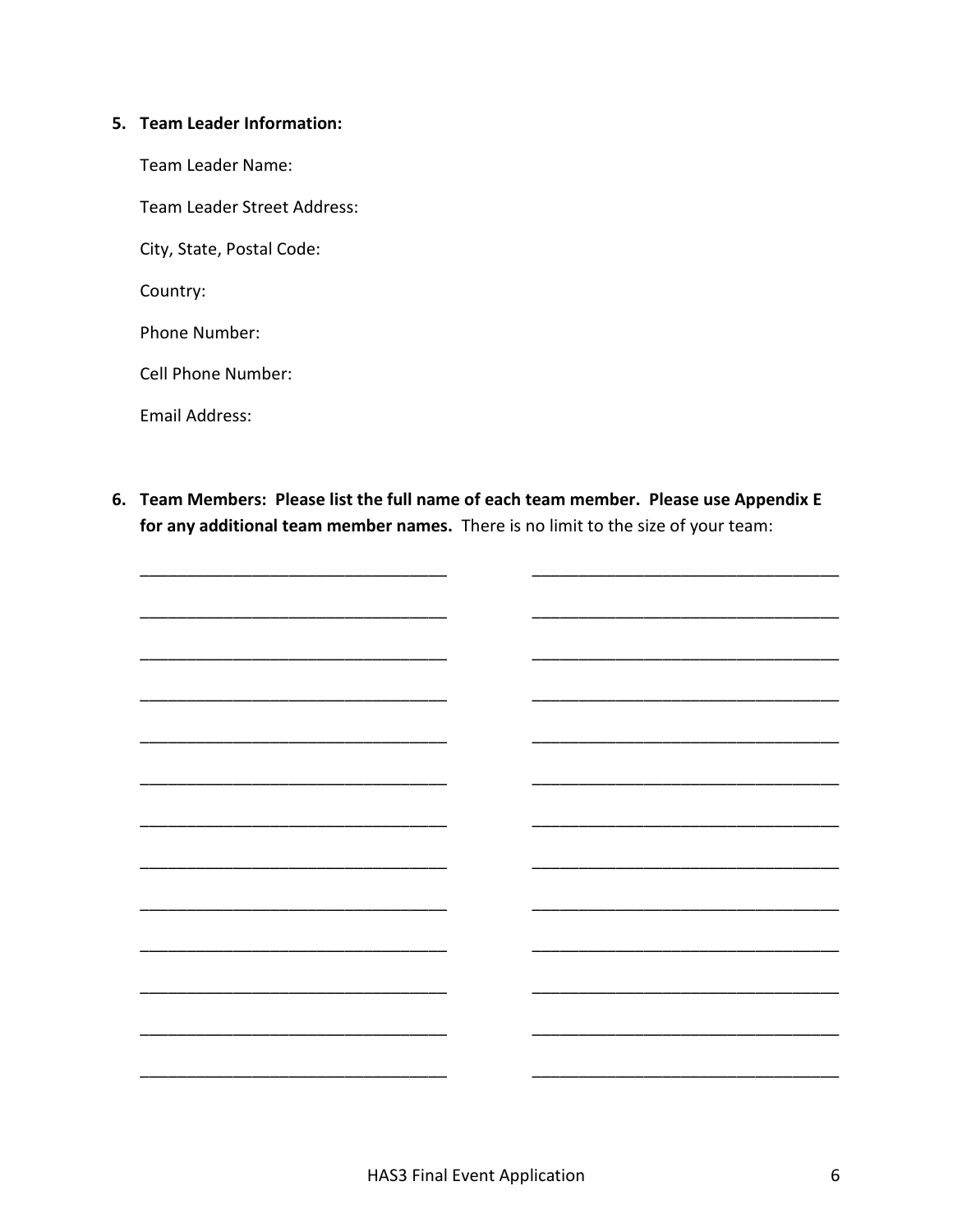**7. Are there any members of your team who are under the age of 18?**



**If yes, please list the full names of all team members who will be under the age of 18 at the completion of the final event. A Parent or Legal Guardian Consent Form and Liability Waiver (Appendix C) must be submitted for each team member who is under the age of 18.**

| <b>Signature of Entrant Official</b><br>Date                                                                                                  |         |
|-----------------------------------------------------------------------------------------------------------------------------------------------|---------|
| document is accurate to the best of his/her knowledge.                                                                                        |         |
| By signing below, the Entrant Official certifies that all of the information contained in this                                                |         |
| US Bank Account <u>(a)</u> International Bank Account                                                                                         |         |
| 9. Payment Information: Payments will be received in a (pick one):                                                                            |         |
| Entrant possesses a current U.S. taxpayer identification number (TIN)<br>(e.g., social security number, employer identification number, etc.) | initial |
| Entrant Official is a U.S. citizen or Permanent Resident and speaks English initial                                                           |         |
| Entrant is an Entity incorporated in the United States                                                                                        | initial |
| Or, Option 2 (Entity):                                                                                                                        |         |
| Entrant possesses a current U.S. taxpayer identification number (TIN)<br>(e.g., Social Security Number, Employer Identification Number, etc.) | initial |
| Entrant Official is a U.S. citizen or Permanent Resident                                                                                      | initial |
| <b>Option 1 (Team of Individuals):</b>                                                                                                        |         |
| 8. Entrant Status: Initial next to all items under Option 1 or 2 (select one Option only):                                                    |         |
|                                                                                                                                               |         |
|                                                                                                                                               |         |
|                                                                                                                                               |         |
|                                                                                                                                               |         |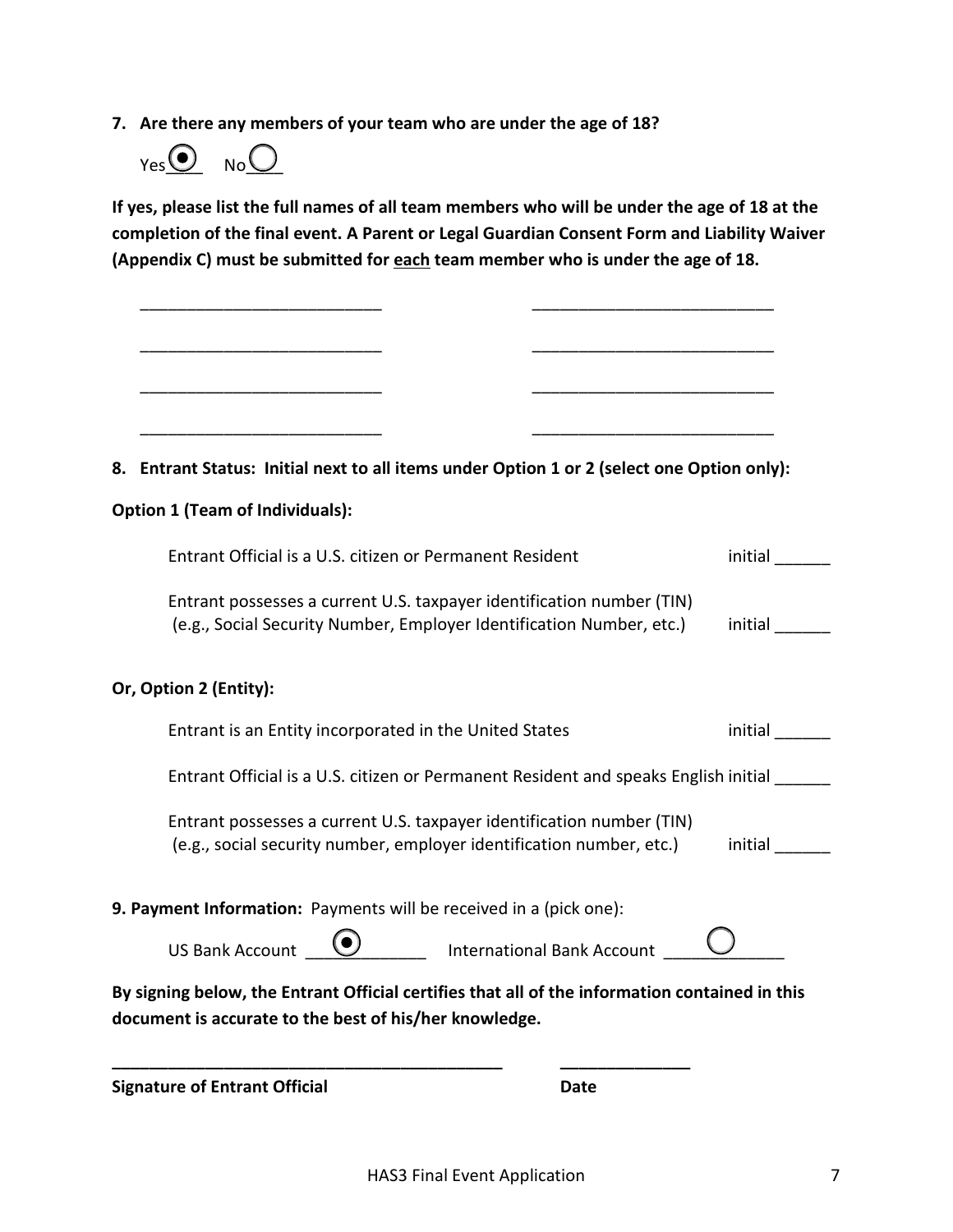## **Part 2: Liability Waiver**

<span id="page-7-0"></span>By submitting its application and acceptance to the HAS3 contest, all Teams and Participants AGREE TO ASSUME ANY AND ALL RISKS AND WAIVE CLAIMS AGAINST the Federal Government and its related entities, except in the case of willful misconduct, for any injury, death, damage, or loss of property, revenue, or profits, whether direct, indirect or consequential, arising from participation in this prize contest, whether the injury, death, damage or loss arises through negligence or otherwise.

By registering and/or participating in the HAS3, each individual (whether competing singly or in a group) or entity agrees to indemnify the U.S. Government from any and all liability and costs arising from or related to the participant's participation in the contest.

\_\_\_\_\_\_\_\_\_\_\_\_\_\_\_\_\_\_\_\_\_\_\_\_\_\_\_\_\_\_\_\_\_\_\_\_ \_\_\_\_\_\_\_\_\_\_\_\_\_\_\_

Signature of Entrant Official **Entrant Construction** Date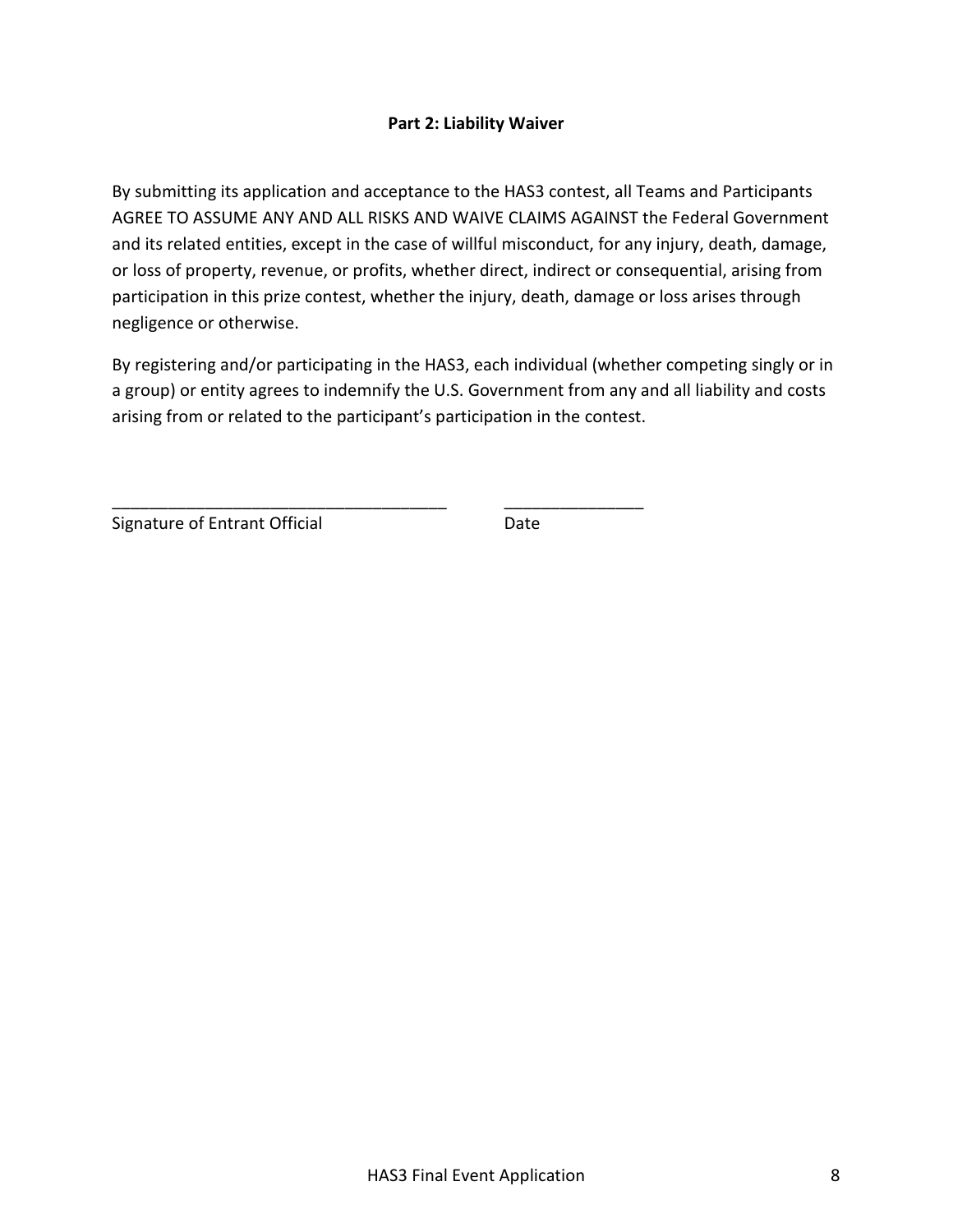# **Part 3: Event Participation Agreement**

<span id="page-8-0"></span>This agreement governs acceptable codes of conduct during the HAS events. Execution of this agreement indicates acceptance of the HAS3 Rules document.

# **Acceptance of this Event Participation Agreement is mandatory for participation in the Final Event.**

Each individual (whether participating singly or in a group) and entity participating in this contest must comply with all terms and conditions of the HAS3 Rules document, and **participation in this contest constitutes each participant's full and unconditional agreement to abide by these rules.** Winning is contingent upon fulfilling all requirements herein.

# **Intellectual Property**

All technical papers and provided supporting materials as outlined above will be delivered to the Air Force and Space Force with Government Purpose Rights as defined in 48 CFR § 252.227- 7013 – Rights in technical data – Noncommercial items. The Air Force and Space Force will only use the materials submitted by teams for official government purposes.

The Air Force and Space Force do not authorize or consent to participants infringing on any U.S. patent or copyright while participating in the HAS3.

Data submitted for contest participation, during the Qualification or Final Events, shall be released into the public domain at the sole discretion of the Air Force and/or Space Force. This includes *all* data emitted by a team, including but not limited to interactions with the scoring system, interactions with the competition environment, and raw packet capture data.

# **Disqualification**

This is a game and the contest is expected to be challenging, competitive and fun. In order to maintain the integrity and fairness of the contest and to the ensure the game remains competitive, the following rules must be followed:

- Utilizing or engaging in non-specific denial-of-service (DoS) attacks, such as packet flooding for network denial of service, against other competitors is strictly forbidden
- All patches to open-source software must be made available according to open source license guidelines
- Any vulnerabilities discovered in open-source software must be made available to the public via a public disclosure process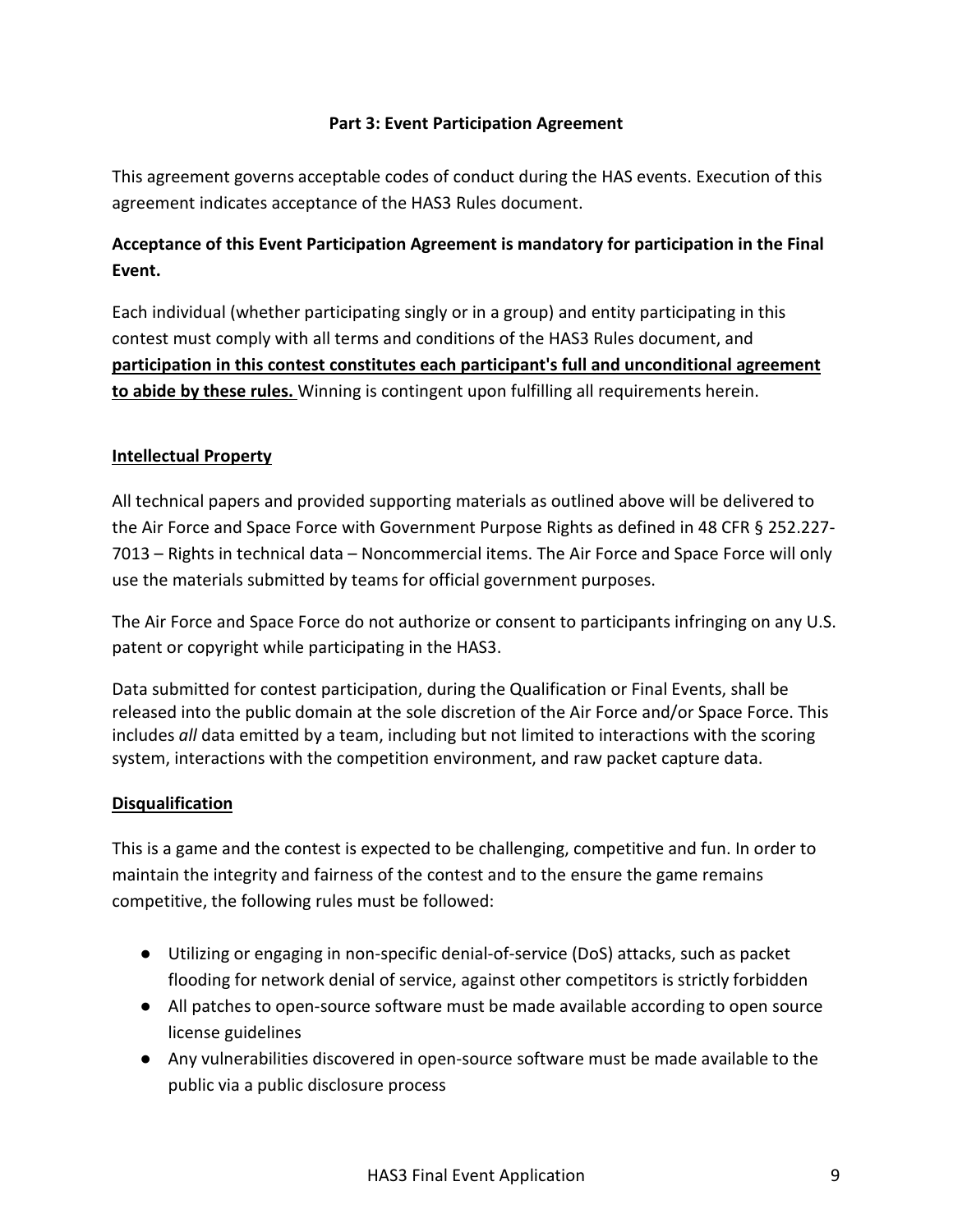- No physical coercion or intimidation is allowed
- Any acts of sabotage, tampering, misuse, attacks, or use without consent of the contest organizers property, contest infrastructure, equipment, software, or items that pertain to the contest that are outside of the contest environment are expressly forbidden

Any violations related to the above may result in immediate disqualification. Due to the nature of the contest infrastructure, exceptions will be examined on a case-by-case basis at the discretion of the HAS3 organizers. The HAS3 organizers reserve the right at any time to update these rules before and during the contest to maintain the integrity and fairness of the contest.

The HAS3 organizers reserve the right to warn and subsequently disqualify a participant whose actions are deemed to violate the spirit of the contest for any reason, including, but not limited to, the violation of relevant laws or regulations in the course of participation in the contest.

# **Notice of Publicity, Photograph, Record Video and Sound, and Film**

All teams that participate in the HAS3 contest may be listed on the HAS website to enable the event to be tracked by interested members of the public. Public information may include performance results from HAS3 events and general information updates. The names and photographs of the Finalist teams may be posted on the HAS website, featured on the Air Force's and/or Space Force's websites, newsletters, social media, other outreach materials, and released to the media.

During the Final Event, equipment may be used to photograph, record video and sound, and film footage in connection with the production of documentary content by third-party producer(s). Your presence (physically or virtually) at the event is an acknowledgment that you have been informed that you may be photographed, video recorded, and filmed; and, that you grant permission for your likeness and voice to be used without compensation, credit, or other consideration in any media now known or hereafter devised, in perpetuity and throughout the universe, to include the advertising and publicity thereof. If you do not wish to be subject to the foregoing, please do not attend the event.

# **Consent to Monitoring**

The HackASat.com public website and the Hack-A-Sat CTF network are property of the U.S. Government. Participants (teams and individuals of those teams) acknowledge they are accessing a U.S. Government (USG) Information System (IS) that is provided for USG-authorized use only.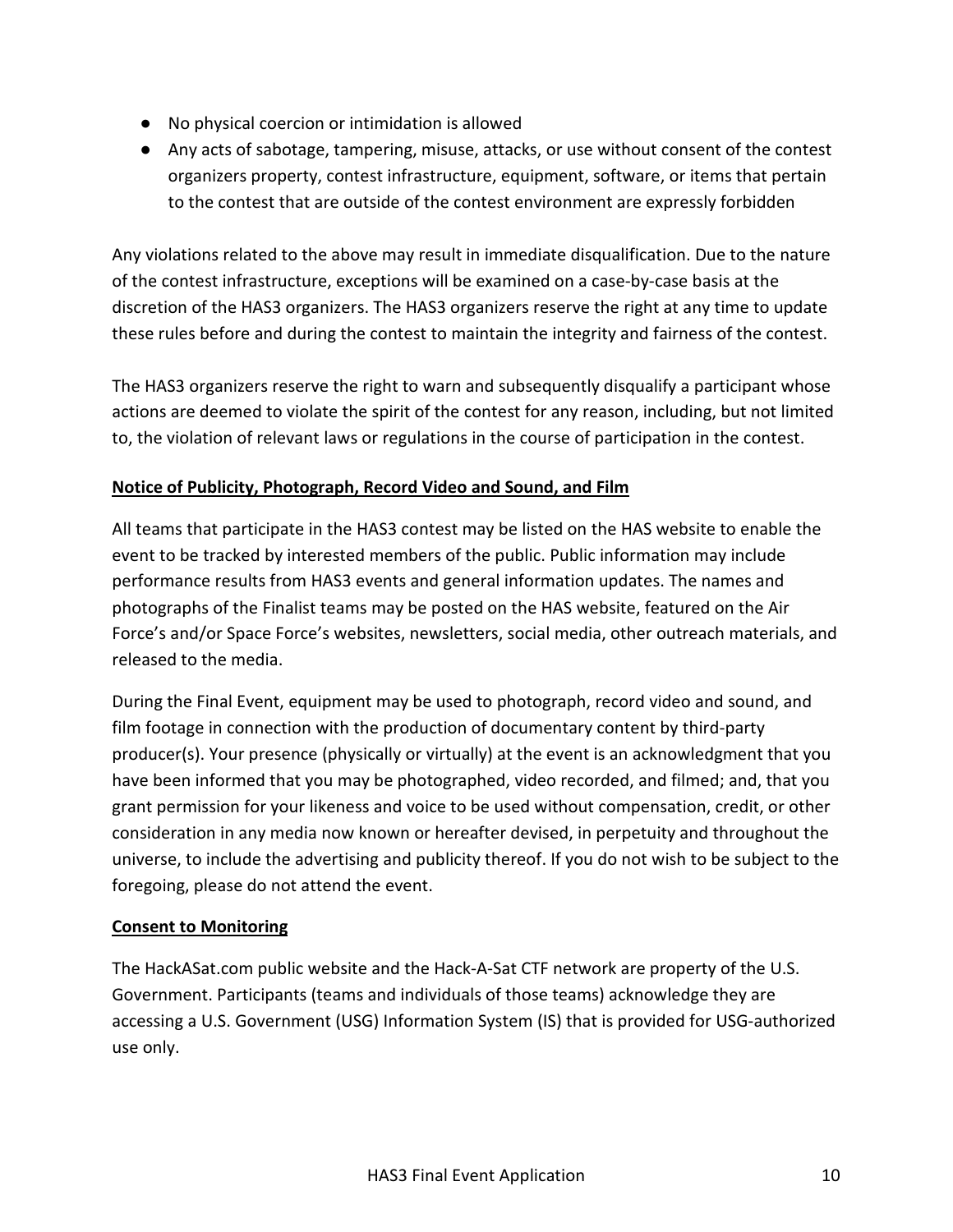By using this IS (which includes any device attached to this IS), you consent to the following conditions:

- The USG routinely intercepts and monitors communications on this IS for purposes including, but not limited to, penetration testing, COMSEC monitoring, network operations and defense, personnel misconduct (PM), law enforcement (LE), and counterintelligence (CI) investigations.
- At any time, the USG may inspect and seize data stored on this IS.
- Communications using, or data stored on, this IS are not private, are subject to routine monitoring, interception, and search, and may be disclosed or used for any USG authorized purpose.
- This IS includes security measures (e.g., authentication and access controls) to protect USG interests - not for your personal benefit or privacy.

Notwithstanding the above, using this IS does not constitute consent to PM, LE or CI investigative searching or monitoring of the content of privileged communications, or work product, related to personal representation or services by attorneys, psychotherapists, or clergy, and their assistants. Such communications and work product are private and confidential.

# **Technical Papers**

To receive a Final Event prize, a team must submit an acceptable technical paper to the HAS3 organizers describing their approach to winning the game, to include a description of the attack strategies and defensive measures employed during the Final Event. Final Event technical papers are due within 3 weeks of the conclusion of the Final Event (see Section 9 for official dates/times).

Formal technical write-ups must include enough detail to permit accurate stepwise understanding of the CTF challenge described. Write-ups should follow the format of typical CTF write-ups. As an example of acceptable write-up format please see (https://github.com/ctfs/write-ups-2015/tree/master/defcon-qualifier-ctf-2015/babysfirst/babyecho). The write-ups should include a background description of the vulnerabilities discovered and a description of the techniques used to exploit and/or patch those vulnerabilities. Associated source code, dependencies and instructions for deploying the code to address these vulnerabilities shall also be provided. The HAS3 organizers will review writeups and communicate acceptance to each entrant official.

By making a submission to this prize contest, all participants (all members of the team) agree that no part of its submission includes any Trade Secret information, ideas, or products. All submissions to this prize contest are deemed non-proprietary. Since the United States Air Force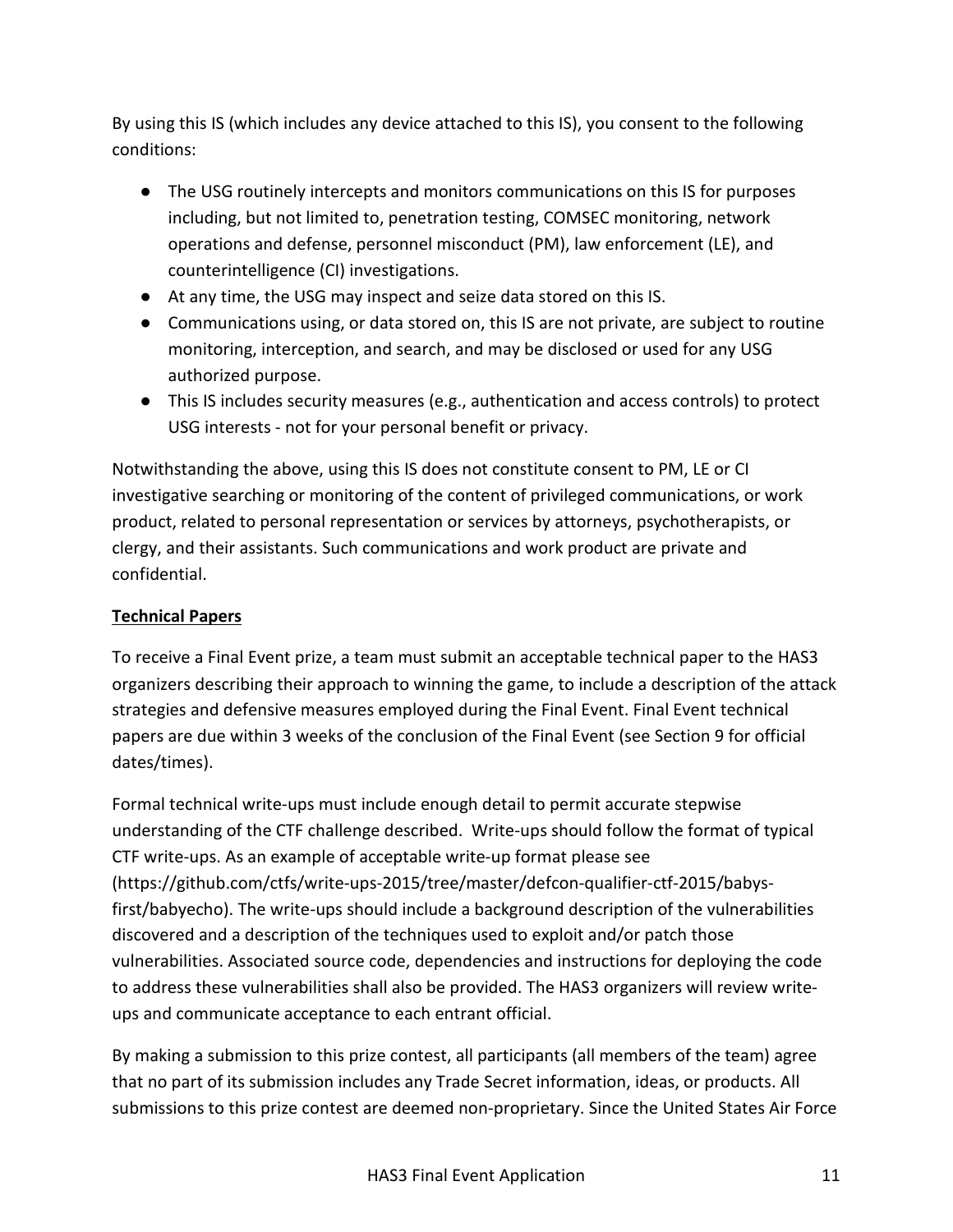and/or United States Space Force do not wish to receive or hold any submitted materials "in confidence" it is agreed that, with respect to the participant's submission, no confidential or fiduciary relationship or obligation of secrecy is established between the U.S. Government, HAS3 organizers, and the participant, the participant's team, or the company or institution the participant represents when submitting, or any other person or entity associated with any part of the participant's submission.

The United States Air Force and Space Force reserve the right to disqualify a participant whose actions are deemed to violate the spirit of the competition for any reason, including but not limited to, the violation of laws or regulations in the course of participation in the Challenge. The United States Air Force and Space Force do not authorize or consent to participants infringing on any U.S. patent or copyright while participating in the Challenge.

**By signing below, the Entrant Official certifies acceptance of this event participation agreement and also agrees to comply with all of the Rules outlined in the HAS3 Rules document.**

**\_\_\_\_\_\_\_\_\_\_\_\_\_\_\_\_\_\_\_\_\_\_\_\_\_\_\_\_\_\_\_\_\_\_\_\_\_\_\_\_\_\_ \_\_\_\_\_\_\_\_\_\_\_\_\_\_**

Signature of Entrant Official Date Date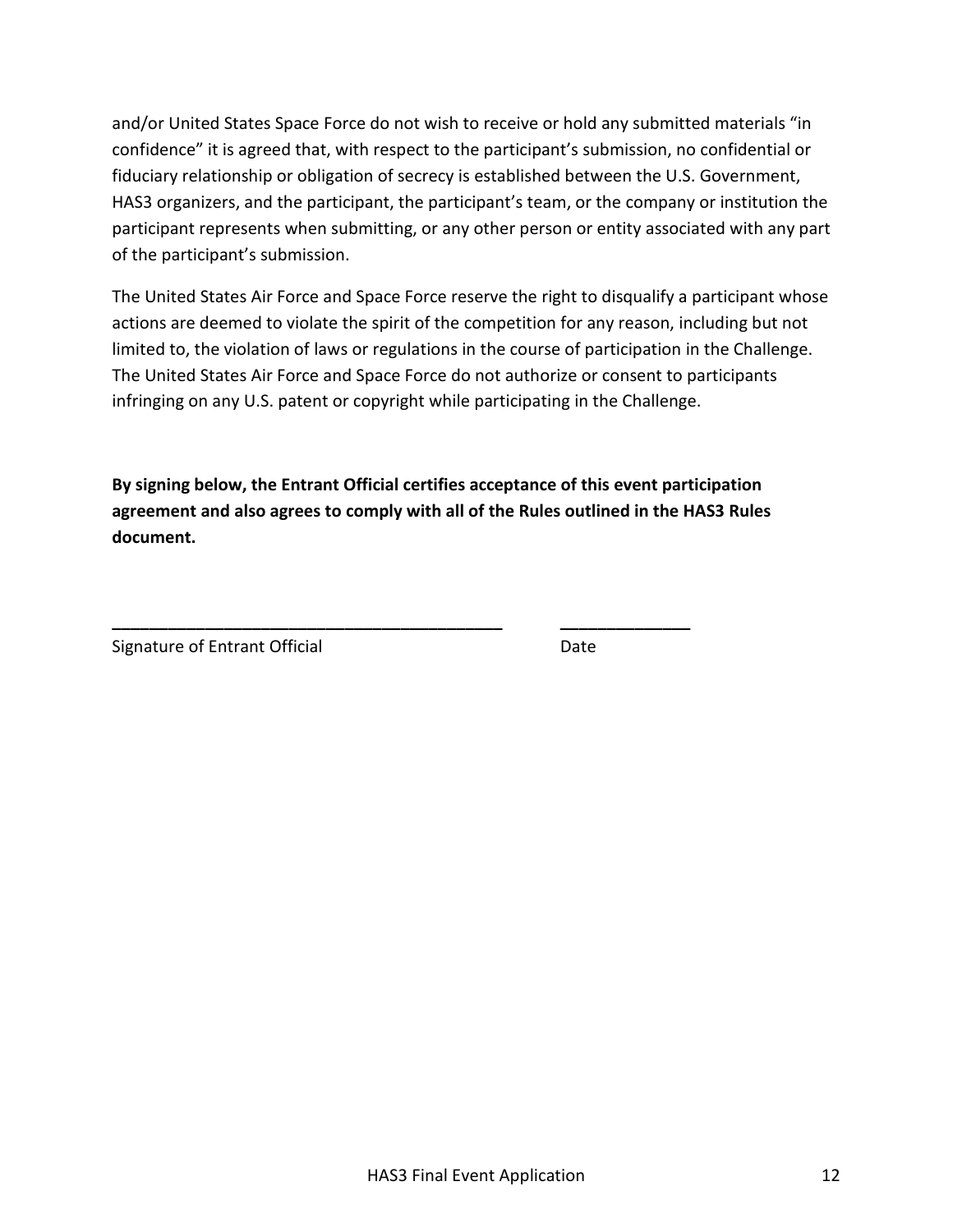# **Appendix A: Participant Eligibility Verification Form Entrant Official**

<span id="page-12-0"></span>To protect your privacy, and to avoid the breach of any Personally Identifiable Information (PII), this form and any attachments shall be transmitted by a secure method. You may either submit: a) via email to [shout@hackasat.com](mailto:shout@hackasat.com) as a password protected PDF, with the password submitted over Slack (preferred), or b) by regular mail to the address listed here:

AFRL/RIBA Attn: HAS3 26 Electronics Parkway Rome, NY 13441

1. Team Name:\_\_\_\_\_\_\_\_\_\_\_\_\_\_\_\_\_\_\_\_\_\_ 2. Entrant Official Name:\_\_\_\_\_\_\_\_\_\_\_\_\_\_\_\_\_\_\_\_\_

Please provide at least TWO of the following Government issued documents. A social security card is not adequate documentation to confirm citizenship or resident alien status. Please note additional documentation may be requested.

| <b>Proof of Eligibility</b>                                                               |  |  |  |
|-------------------------------------------------------------------------------------------|--|--|--|
| Birth Certificate from one of the 50 states, the District of Columbia, Puerto Rico, Guam, |  |  |  |
| the U.S. Virgin Islands, American Samoa, or the Northern Mariana Islands                  |  |  |  |
| REAL ID Driver License, Learner Permit, or Identification Card                            |  |  |  |
| Valid U.S. Passport or U.S. Passport Card issued to the individual as a U.S. citizen      |  |  |  |
| Permanent Resident Card (Form I-551)                                                      |  |  |  |
| Alien Registration Card Receipt (Form I-551)                                              |  |  |  |
| U.S. Department of State Form FS-545, Certification of Birth Abroad                       |  |  |  |
| U.S. Department of State Form DS-1350, Certification of Report of Birth                   |  |  |  |
| U.S. Department of State Form FS-240, Report of Birth Abroad of a Citizen of the USA      |  |  |  |
| Native American tribal document, U.S. Citizen ID Card (Form I-197)                        |  |  |  |
| Certificate of U.S. Naturalization (Form N-550 or N-570)                                  |  |  |  |
| Certificate of U.S. Citizenship (Form N-560 or N-561)                                     |  |  |  |
| Please do not write below this line (to be completed by Government)                       |  |  |  |

1st Document Identification Number (if Applicable): \_\_\_\_\_\_\_\_\_\_\_\_\_\_\_\_\_\_\_\_\_\_\_\_\_\_\_\_

2nd Document Identification Number (if Applicable):

**\_\_\_\_\_\_\_\_\_\_\_\_\_\_\_\_\_\_\_\_\_\_\_\_\_\_\_\_\_\_\_\_\_\_\_\_ \_\_\_\_\_\_\_\_\_\_\_\_\_\_\_**

**Signature of Authorized Program Official Date**

*(to be completed by Government): Entrant Official determined as:*  $\bigcirc$  Eligible  $\bigcirc$  In Eligible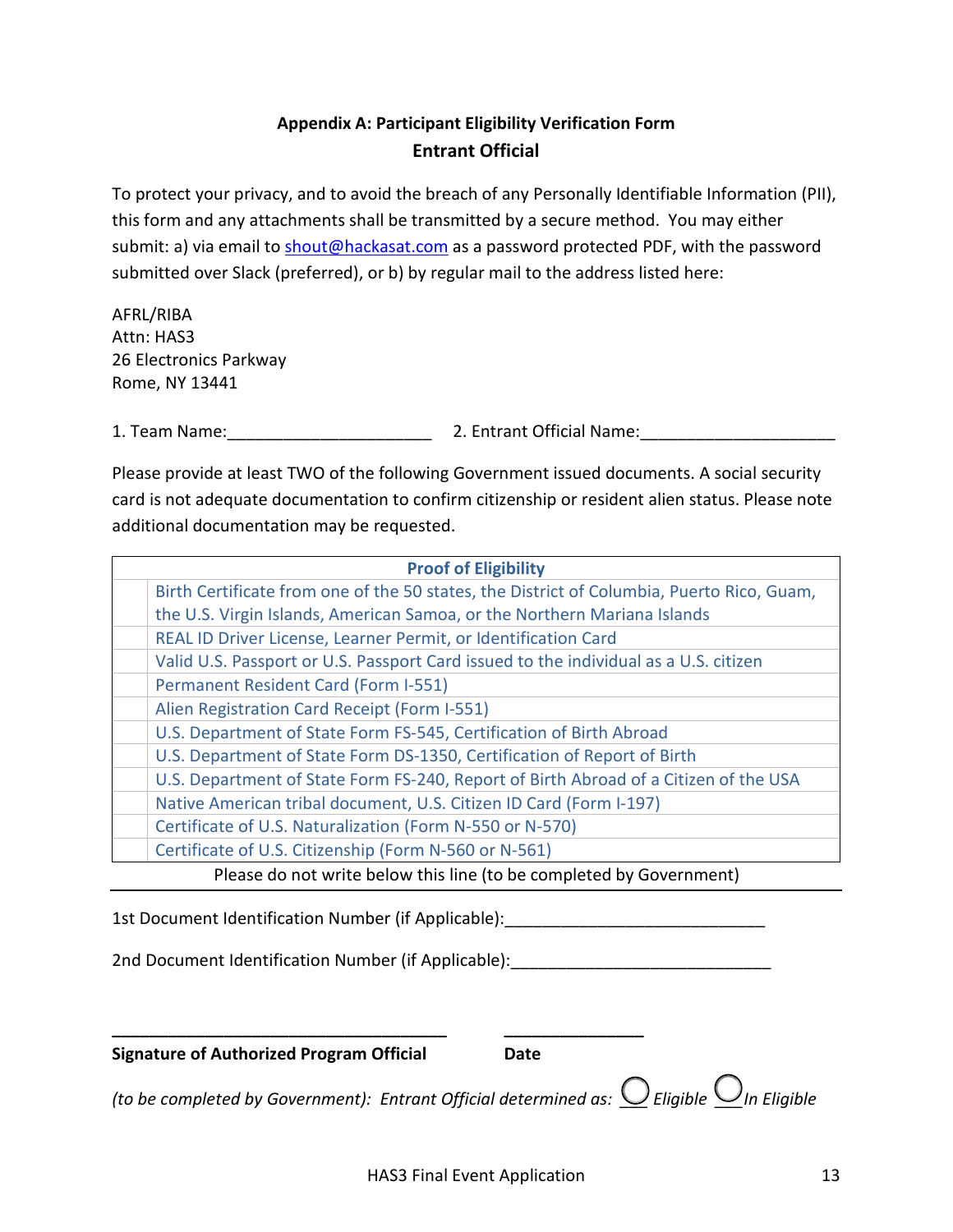# **Appendix B: Change to Team Form**

<span id="page-13-0"></span>Please use the table below to convey any updates to your team information. If you are not updating information in a specific row please write "Not Applicable". Please note that changes to the Entrant Official or Team Leader will require an updated Participant Eligibility Verification Form to be completed and submitted.

|                                        | Original | <b>Update</b> |
|----------------------------------------|----------|---------------|
| <b>Team Name</b>                       |          |               |
| <b>Team Sponsor</b>                    |          |               |
| <b>Official Affiliation</b>            |          |               |
| Social Media Links/Handles             |          |               |
|                                        |          |               |
| <b>Entrant Official Name</b>           |          |               |
| <b>Entrant Official Street Address</b> |          |               |
| City, State, Zip Code                  |          |               |
| Country                                |          |               |
| <b>Phone Number</b>                    |          |               |
| <b>Cell Phone Number</b>               |          |               |
| <b>Email Address</b>                   |          |               |
|                                        |          |               |
| <b>Team Leader Name</b>                |          |               |
| <b>Team Leader Street Address</b>      |          |               |
| City, State, Zip Code                  |          |               |
| Country                                |          |               |
| <b>Phone Number</b>                    |          |               |
| <b>Cell Phone Number</b>               |          |               |
| <b>Email Address</b>                   |          |               |
|                                        |          |               |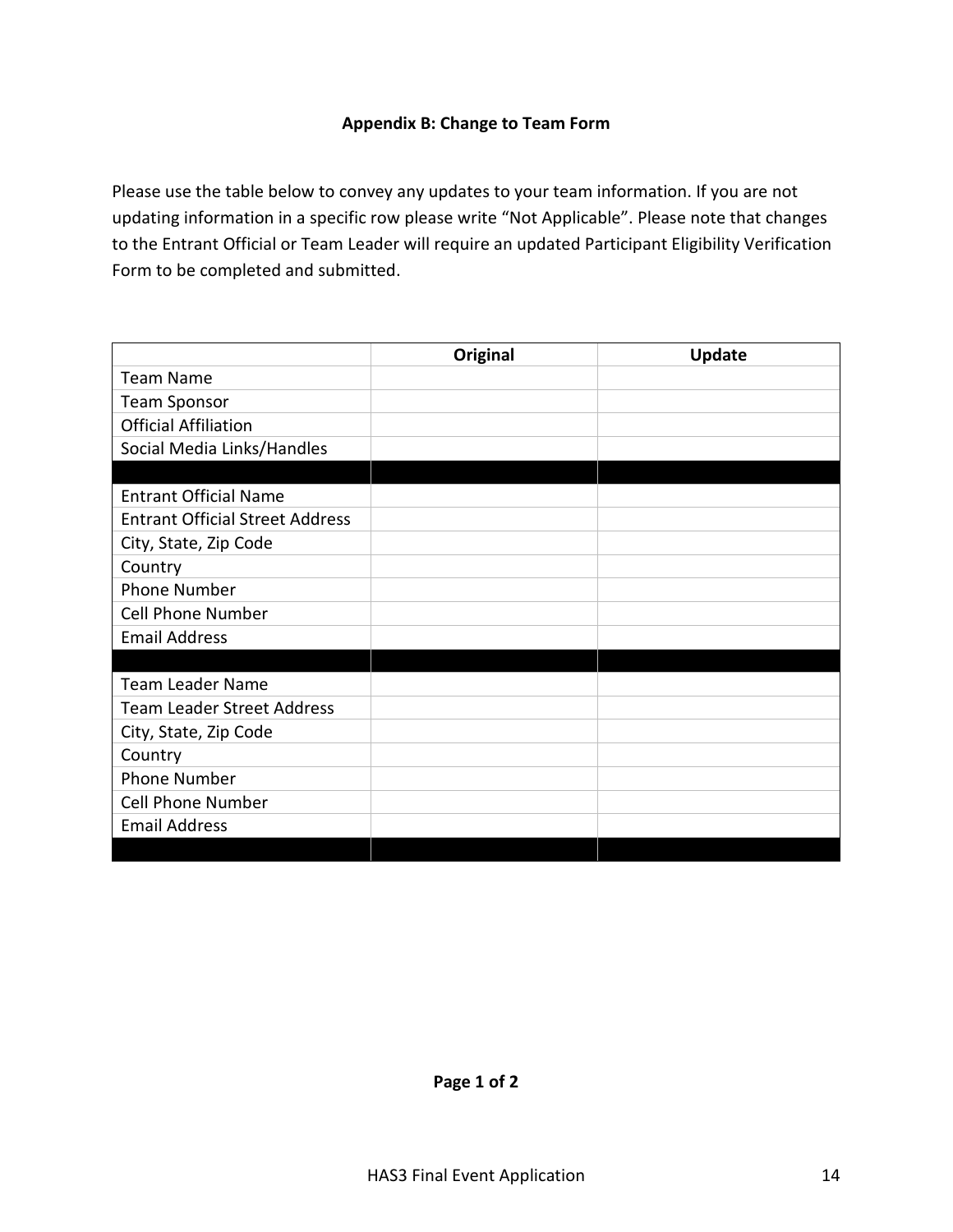| <b>Team Member Updates</b> |                                    |                                               |  |  |
|----------------------------|------------------------------------|-----------------------------------------------|--|--|
| Team Member Name:          | Add New Team Member<br>(Y, N, N/A) | Remove Existing Team<br>Member<br>(Y, N, N/A) |  |  |
|                            |                                    |                                               |  |  |
|                            |                                    |                                               |  |  |
|                            |                                    |                                               |  |  |
|                            |                                    |                                               |  |  |
|                            |                                    |                                               |  |  |
|                            |                                    |                                               |  |  |
|                            |                                    |                                               |  |  |
|                            |                                    |                                               |  |  |
|                            |                                    |                                               |  |  |
|                            |                                    |                                               |  |  |
|                            |                                    |                                               |  |  |
|                            |                                    |                                               |  |  |
|                            |                                    |                                               |  |  |
|                            |                                    |                                               |  |  |
|                            |                                    |                                               |  |  |
|                            |                                    |                                               |  |  |
|                            |                                    |                                               |  |  |
|                            |                                    |                                               |  |  |

**By signing below, the Entrant Official certifies that all of the information contained in this document is accurate to the best of his/her knowledge.**

**\_\_\_\_\_\_\_\_\_\_\_\_\_\_\_\_\_\_\_\_\_\_\_\_\_\_\_\_\_\_\_\_\_\_\_\_\_\_\_\_\_\_ \_\_\_\_\_\_\_\_\_\_\_\_\_\_**

**Signature of Entrant Official Community Community Community Community Community Community Community Community** 

**Page 2 of 2**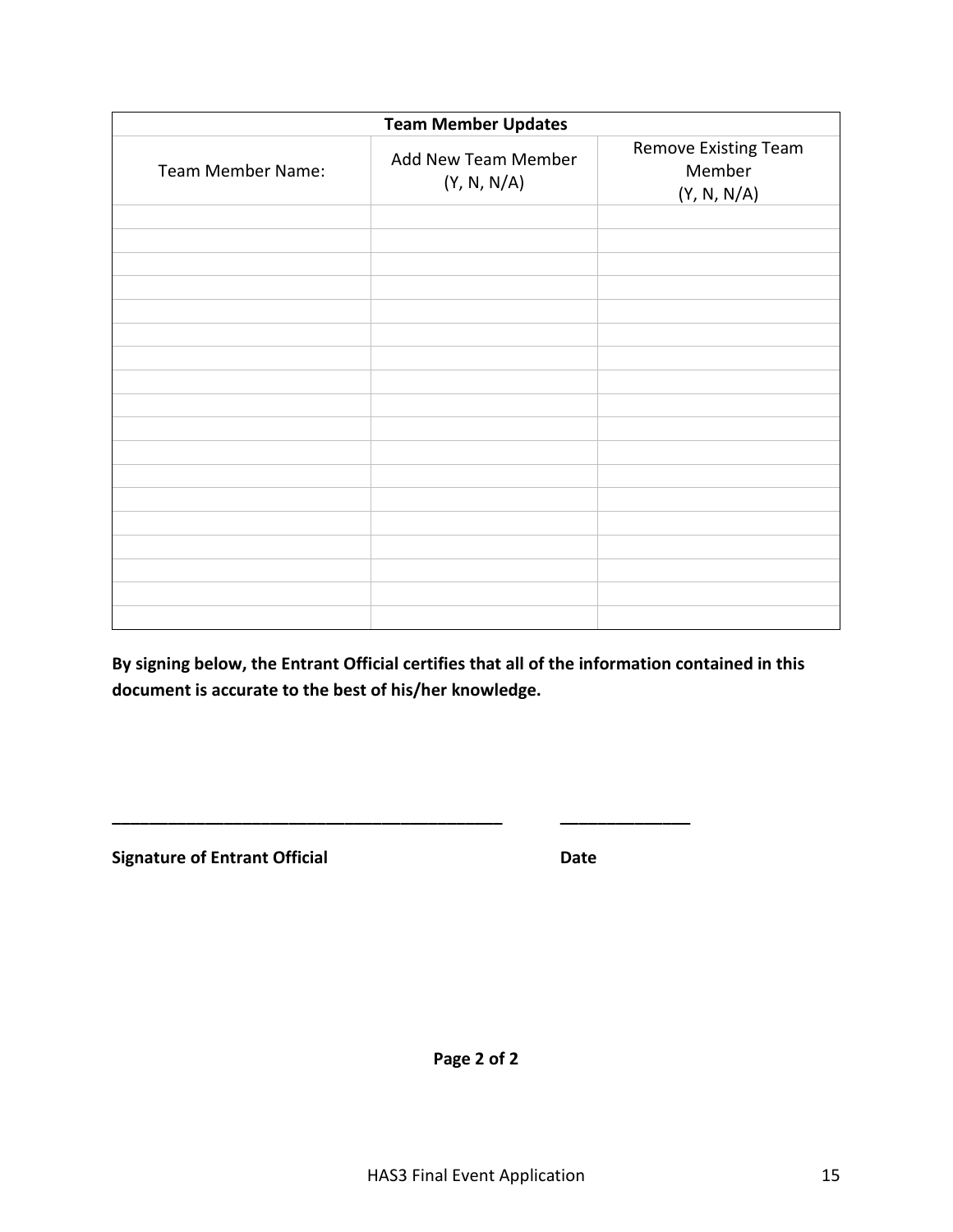# **Appendix C: Parent or Legal Guardian Consent Form and Liability Waiver**

<span id="page-15-0"></span>Completed forms shall be emailed to [shout@hackasat.com](mailto:shout@hackasat.com) prior to the minor's participation in Hack-a-Sat 3 prize challenge events.

Qualification Confirmation Number:\_\_\_\_\_\_\_\_\_\_\_\_\_\_\_\_\_\_\_\_\_\_\_\_\_\_\_\_\_\_\_\_\_\_\_\_\_\_\_\_\_\_\_\_\_\_ I/we \_\_\_\_\_\_\_\_\_\_\_\_\_\_\_\_\_\_\_\_\_\_\_\_\_\_\_\_\_\_\_\_\_\_\_\_\_\_\_\_\_\_\_\_\_\_\_\_\_\_\_\_acknowledge that I/we am/are the *(Printed Name of Parent(s) or Legal Guardian(s))* 

[ ] parent(s) or [ ] legal guardian(s), of \_\_\_\_\_\_\_\_\_\_\_\_\_\_\_\_\_\_\_\_\_\_\_\_\_\_\_\_\_\_\_\_\_, and that I/we give *(Printed Name of Minor Team Member)*

permission for them to participate in the Hack-A-Sat 3 prize challenge. I/we agree that the Minor Team Member will comply with all of the Rules outlined in the HAS3 Rules document.

By consenting to my Minor Team Member's participation, I/we AGREE TO ASSUME ANY AND ALL RISKS AND WAIVE any and all CLAIMS AGAINST THE United States Government, its agencies, employees, contractors, consultants, representatives and any related entities, except in the case of willful misconduct, for any injury, death, damage, or loss of property, revenue, or profits, whether direct, indirect or consequential, arising from participation in this prize contest, whether the injury, death, damage or loss arises through negligence or otherwise.

By consenting to my Minor Team Member's participation in the event, I/we agree to indemnify the U.S. Government from any and all liability and costs arising from or related to my Minor Team Member's participation in the contest.

| Minor's Signature: |  |
|--------------------|--|
|                    |  |

Parent/Guardian Signature: \_\_\_\_\_\_\_\_\_\_\_\_\_\_\_\_\_\_\_\_\_\_\_\_\_\_\_\_\_\_\_\_\_\_\_\_\_Date: \_\_\_\_\_\_\_\_\_\_\_\_\_\_\_\_\_\_\_